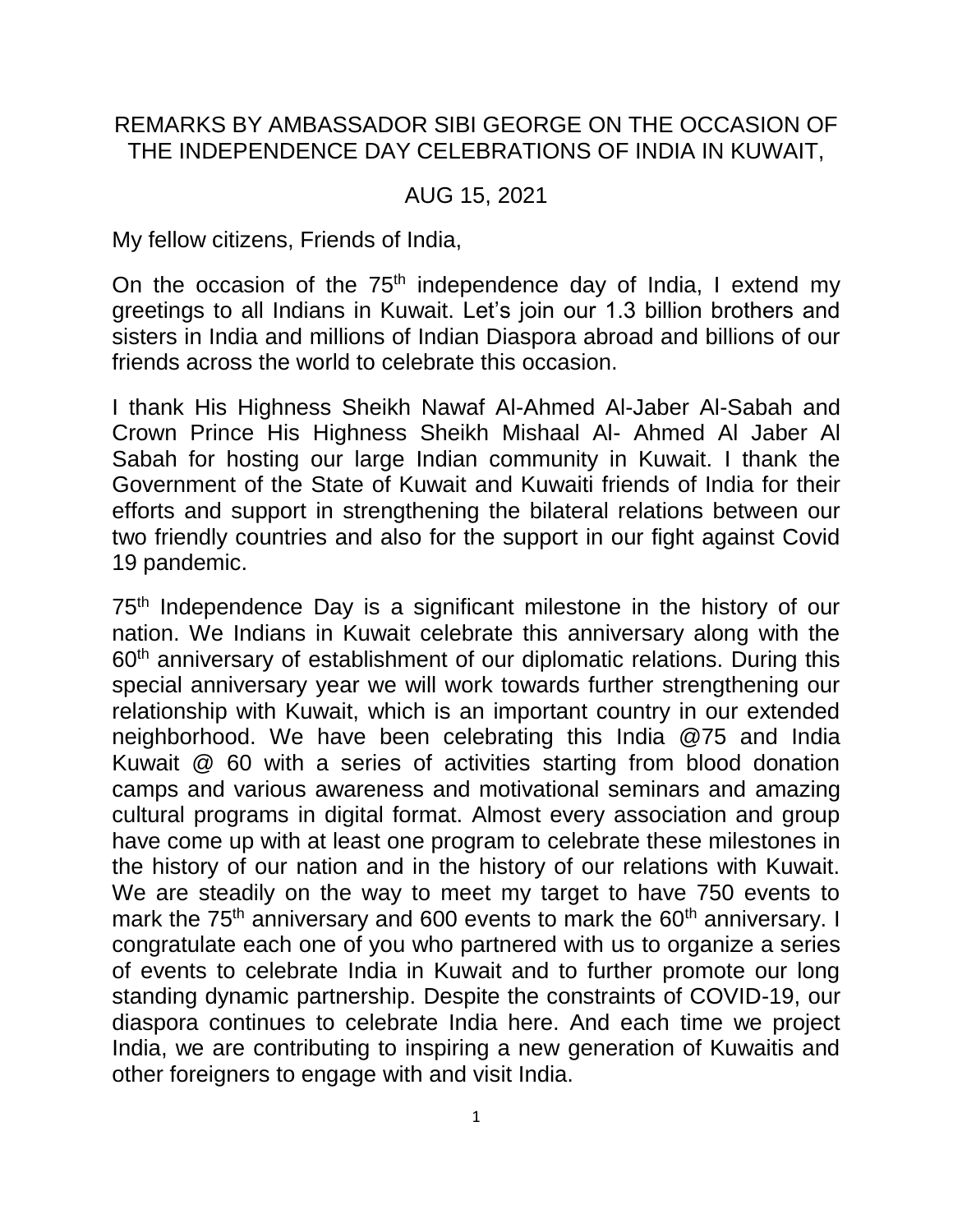During the last one year there have been several high level political exchanges between our leaderships. The visit to India of His Excellency Foreign Minister Shiekh (Dr.) Ahmed Nasser Al-Mohammed Al-Ahmed Al-Jaber Al-Sabah in March this year and the visit to Kuwait in June by External Affairs Minister Dr. S. Jaishankar were landmark visits that helped us rekindle our bilateral relationship and to set a roadmap for taking our relationship to a new higher level of partnership. They established a Joint Commission Meeting at the level of Foreign Ministers to be held annually. This is a major step in strengthening the institutional mechanism for cooperation between the two sides. In coming weeks and months we will continue to strive to further strengthen our long standing dynamic partnership with Kuwait in political, economic and cultural front while building on our unique people to people connect.

I would like to mention the efforts of various platforms that we set up like the Indian Business Network, Indian Professionals Network, Indian Cultural Network, Indian Sports Network and Indian Readers Network in promoting our partnership with Kuwait. Despite many challenges we are getting so much support in promoting India in Kuwait. Today as I am speaking to you, more than a hundred buses are crisscrossing Kuwait showcasing India's promotional advertisement with zero expenditure by the Embassy, such initiative by our talented entrepreneurs need to be appreciated and thanked. I invite you all to continue to contribute in these efforts in celebrating India in Kuwait and build our business partnership. We have set a new high target to expand our exports to Kuwait, and I am working with IBPC and our professional associations and groups to achieve this target. I am confident that with their active support we will be able to transform our buyer seller relationship into a mutually beneficial economic partnership.

Dear Friends,

India and Kuwait have always stood with each other in times of difficulties. Our cooperation in the fight against Covid 19 pandemic is the best example of what a traditional partnership of two friendly countries can do when faced with exceptional challenges which is to help each other unconditionally in times of need. We have seen the arrival of emergency medical team in Kuwait in April last year, arrival of Made in India vaccine in February this year and the Sea/Air Bridge taking Oxygen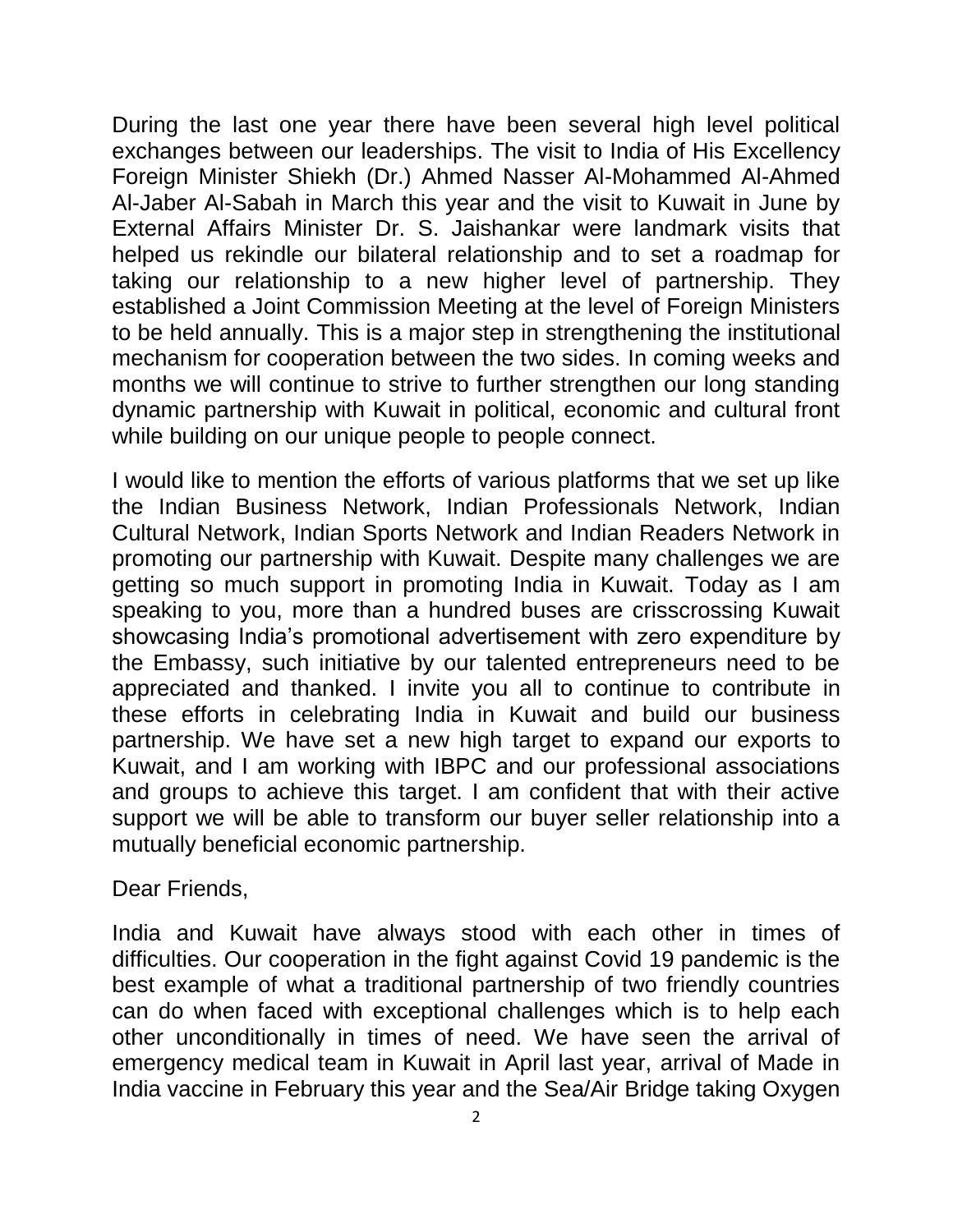Cylinders and LMO tankers to India with personal engagement of the leadership of the two countries and the support of the vibrant Indian community in Kuwait. All these are reflective of the unique partnership that exist between our two countries and peoples, which I hope to further strengthen.

Dear Friends,

This month I complete one year of my stay in Kuwait. I thank the Indian community in Kuwait and our many associations and groups for the support extended to me individually and collectively to undertake my responsibility as the representative of India in Kuwait. Last one year has been one of great partnership between the Embassy and the community and I look forward to further strengthening this partnership for the welfare of our community. I thank all my officers and all staff members at the Embassy and their families for working towards making our Mission a really home away from home for the Indian diaspora. Each one of them has been contributing to transform our Mission into a truly people friendly Mission.

We have been interacting regularly with you through our open houses and also during the several events that we organized physically, virtually and in hybrid format. We also had many opportunities to connect with each other through social media and through emails and our twelve WhatsApp helplines. In coming days and weeks we will continue our regular interaction and also take measures to further intensify our engagement. We will have a special open house on Friday August 20 when we commemorate the ICWF day in Kuwait. So I would like to be very brief today.

Dear Friends,

This has been a very difficult year for most of us. We lost so many of our brothers and sisters in Kuwait, in India and all across the globe. I express my heartfelt condolences to the families and friends of those who lost their dear ones in Kuwait. I thank our medical professionals, our doctors, nurses and other frontline warriors in the fight against the pandemic for their selfless service. I am fully aware of the many challenges they face and it's a priority for us to address their concerns.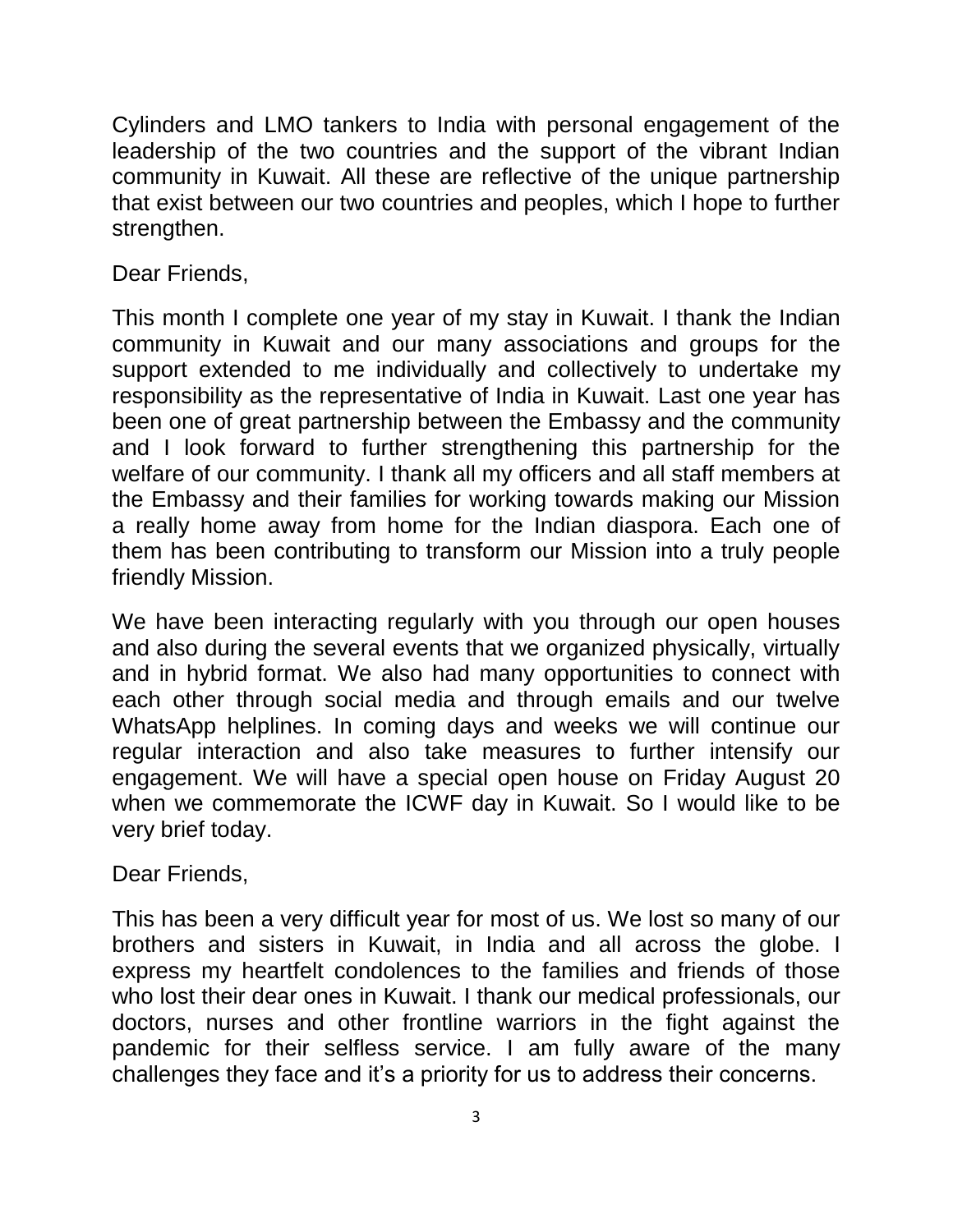I will be failing in my responsibility if I do not place on record my heartfelt gratitude and appreciation for each of our community associations and groups starting with our Indian Community Support Group (ICSG), IBPC, Indian Doctors Forum, IIT/IIM alumni, ICAI Kuwait and many of you who individually and collectively contributed in supporting those in need. We have also seen how each one of them have contributed to our efforts to supply medical oxygen to support India during the second wave of Covid 19 pandemic.

You would also recall that a few weeks back ICSG had offered to pay one lakh rupees to each of the families of the people who passed away due to Covid 19 pandemic. Let me mention that today when I speak to you payments to sixty five low income families have already been made by the ICSG and more are on the way. This is their commitment, this is their determination that should be appreciated and acknowledged.

I should also mention the efforts of Indian Doctors Forum (IDF) to generate awareness about the Covid 19 pandemic and the services of many doctors who continue to support the community through teleconsultations and also visit our shelters for regular medical checkup. Let me also mention that there are so many unsung heroes who are silently extending a helping hand to support those in need.

We in the Embassy continue to be fully conscious of the difficulties faced by many of our brothers and sisters and our children due to the Covid 19 pandemic. Let me conclude by saying this, we may not have solutions for all your problems, but we in the embassy will continue to do everything humanly possible to help our brothers and sisters in need. We will follow up each of the issues with the authorities in India and in Kuwait. I am confident that we will be able to return to near normalcy soon. Your feedback and your suggestions are very important for us. I would like to repeat what I said from this very podium during my Independence Day address last year. Those Indians who need help and support are not liabilities, they are not strangers; they are our brothers and sisters, they are not problems, they are our priorities. Let me assure you, these are not just empty words, these are our solemn pledge which we will strive to achieve every day.

I thank you for joining us today. Once again I wish you a very happy independence day. Jai Hind, Jai Hind, Jai Hind.